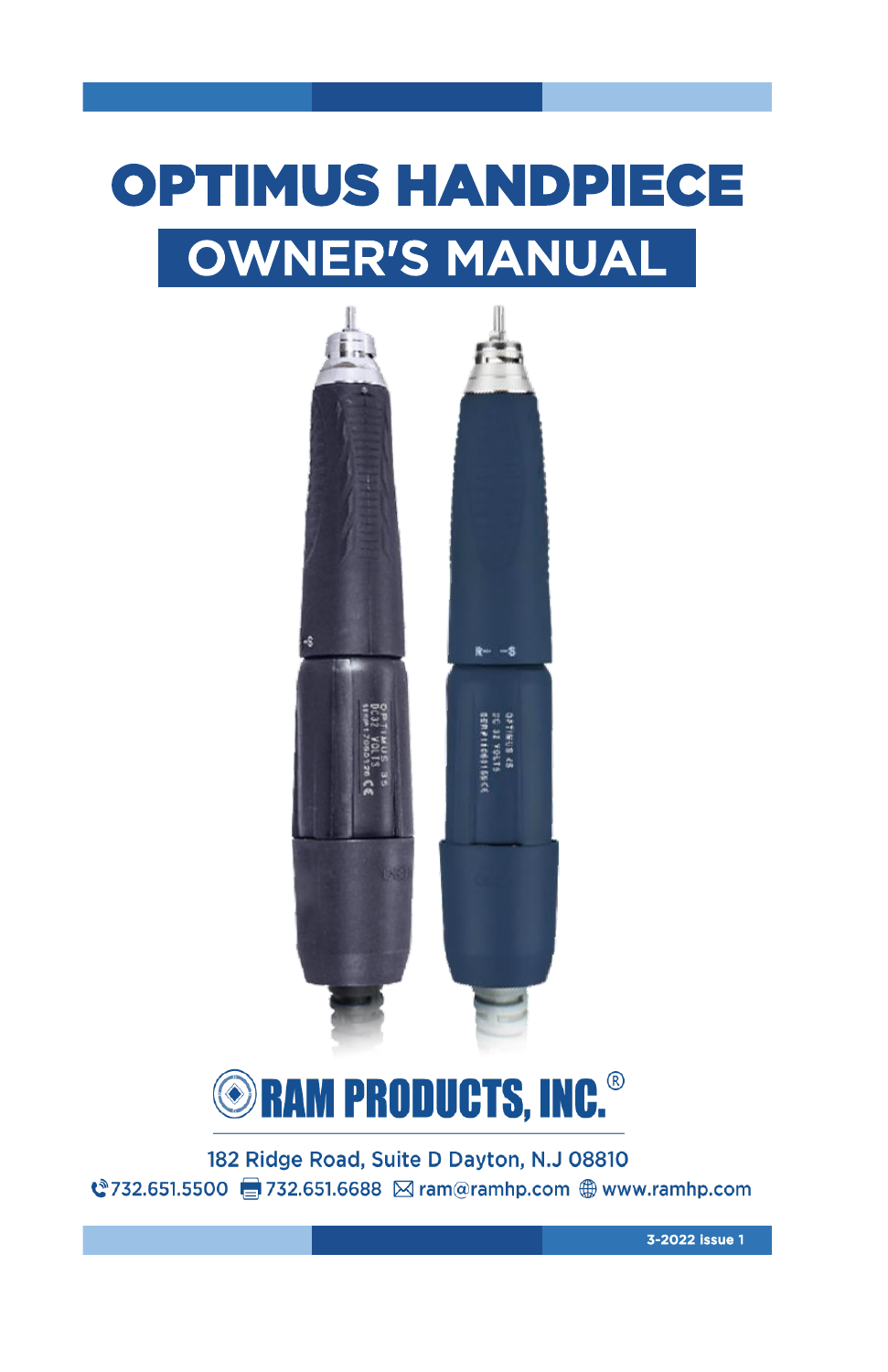## **CONTENTS**

| <b>INSTRUCTIONS FOR CHANGING BRUSHES</b> | 1          |
|------------------------------------------|------------|
| <b>INSTRUCTIONS FOR CHANGING CHUCKS</b>  | 1          |
| <b>MAINTENANCE</b>                       | 3          |
| <b>PRECAUTIONS</b>                       | 3          |
| <b>PARTS LIST FOR HANDPIECE</b>          | $\ldots$ 4 |
| <b>SCHEMATIC DIAGRAM</b>                 | 5          |
|                                          |            |

#### A. INSTRUCTIONS FOR CHANGING BRUSHES FOR OPTIMUS 35/OPTIMUS 45 HANDPIECE

The brushes are located in the back of the handpiece, in the section closest to the power cord.

- 1. Hold the front section of the handpiece with one hand and unscrew the rear cover  $(1\frac{1}{4}$ " long ring) at the back of the handpiece with the other hand.
- 2. Remove both of the old brushes using a small Phillips head screwdriver. Remove the two screws holding the brushes – one on each side and the brushes are easily removed.
- 3. Insert the new brushes and secure with the two Phillips head screws and attach the rear cover.
- 4. New brushes may take several hours during the break in period where the handpiece may run slightly warmer than usual.

#### B. INSTRUCTIONS FOR CHANGING CHUCKS FOR OPTIMUS 35/OPTIMUS 45 HANDPIECE

The Optimus 35 and Optimus 45 handpiece were designed for ease and simplicity in changing chucks.

1. Turn set ring (part #102WL-10) clockwise to open the chuck (towards you).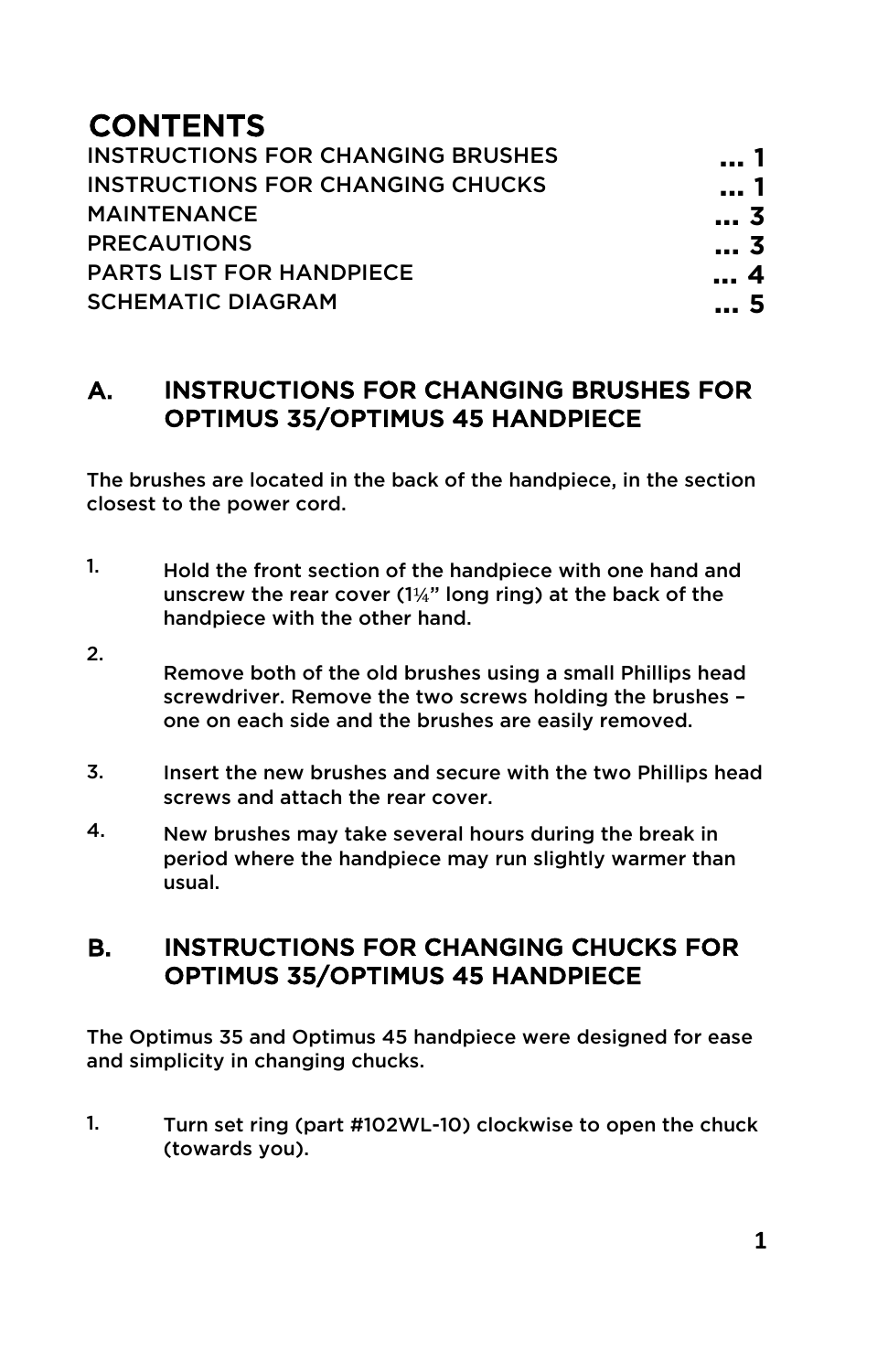- 2. Using the wrench tool (included with handpiece), place the triangle section of the wrench over the top of the chuck turning counter-clockwise until the chuck is completely unscrewed and is loosened from the spindle.
- 3. Insert a different size chuck or replacement chuck and using the chuck wrench tool with the triangle section over the top of the chuck, turn the wrench tool clockwise until the chuck is completely tightened. (Before adjusting the chuck, make sure there is a blank bur inside).
- 4. Final adjustment of the chuck is needed by turning the wrench tool approximately ¼ turn counter-clockwise (to loosen the chuck).
- 5. Turn set ring counter-clockwise (away from you) to lock or secure chuck and bur or mandrel.
- 6. Check carefully to make sure the bur is securely held by the chuck by gently pulling on the bur or mandrel. The bur should be firmly locked in place.
- 7. If the bur is not tightened properly and secured, repeat steps 4 and 5. If the bur is easily removed while the chuck is closed, the chuck needs to be tightened. If the chuck does not properly lock the bur or if it is difficult to remove the bur when the chuck is locked then the chuck needs to be loosened slightly by using the wrench tool counterclockwise.

Note: Please do not remove nose cone section or remove the complete spindle assembly.



Warning: DO NOT use handpiece without the bur or chuck properly secured. Permanent damage to the motor is possible.

#### Replacement chucks:

| $3/32$ "-2.35mm | $\overline{\phantom{0}}$ | Part #T02L-13  |
|-----------------|--------------------------|----------------|
| 3mm             |                          | Part #T02L-13A |
| $1/8$ "-3.17mm  | $\overline{\phantom{0}}$ | Part #T02L-13B |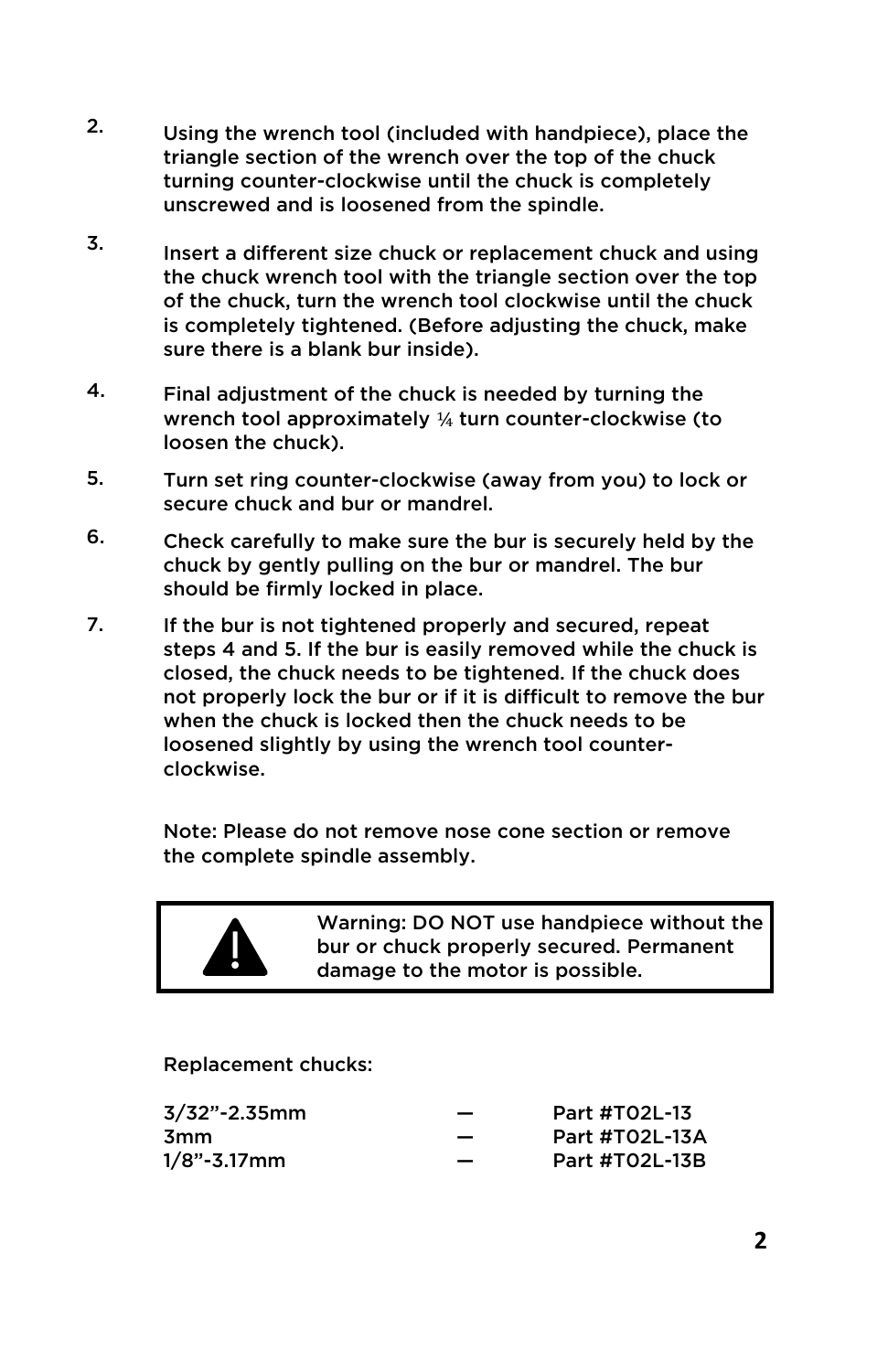#### C. SUGGESTED MAINTENANCE

- 1. Carbon brushes in the handpiece motor are designed for long life (approximately 1,000 hours). Carbon brushes should be replaced periodically (approximately 1 year). Replacement part number is #8508.
- 2. Keep clean from dust and grindings as best as possible.
- 3. Wipe handpiece only with isopropyl alcohol and avoid getting inside wet. DO NOT use rusty or eccentric burs as this will cause excess wear on the bearings. Follow safety speeds and precautions recommended by the bur manufacturer. Always wear a dust mask, eye protection, and use adequate suction or ventilation.
- 4. Do not drop the handpiece at any time as this may cause damage to the bearings. In the event the handpiece is dropped, please check that the bur is not bent and resume use carefully, checking for excess noise or heat. If any damage, please return to manufacturer for service.

#### D. PRECAUTIONS

The brushes are located in the back of the handpiece, in the section closest to the power cord.

- 1. When using electric tools, use basic safety precautions in order to reduce risk of fire, electric shock, and personal injury.
- 2. Do not expose electric tools to water, or use in damp or wet locations.
- 3. Do not wear loose clothing or jewelry as they can be caught in the drill.
- 4. Do not attempt to service or repair the handpiece, control box, or the foot pedal. There is no user serviceable part in the equipment other than changing the motor brushes or handpiece cord. Repair should be referred to the manufacturer, dealer or authorized service center.
- 5. Do not oil, lubricate, or grease the handpiece (This will only lead to further damage of the greased sealed bearings).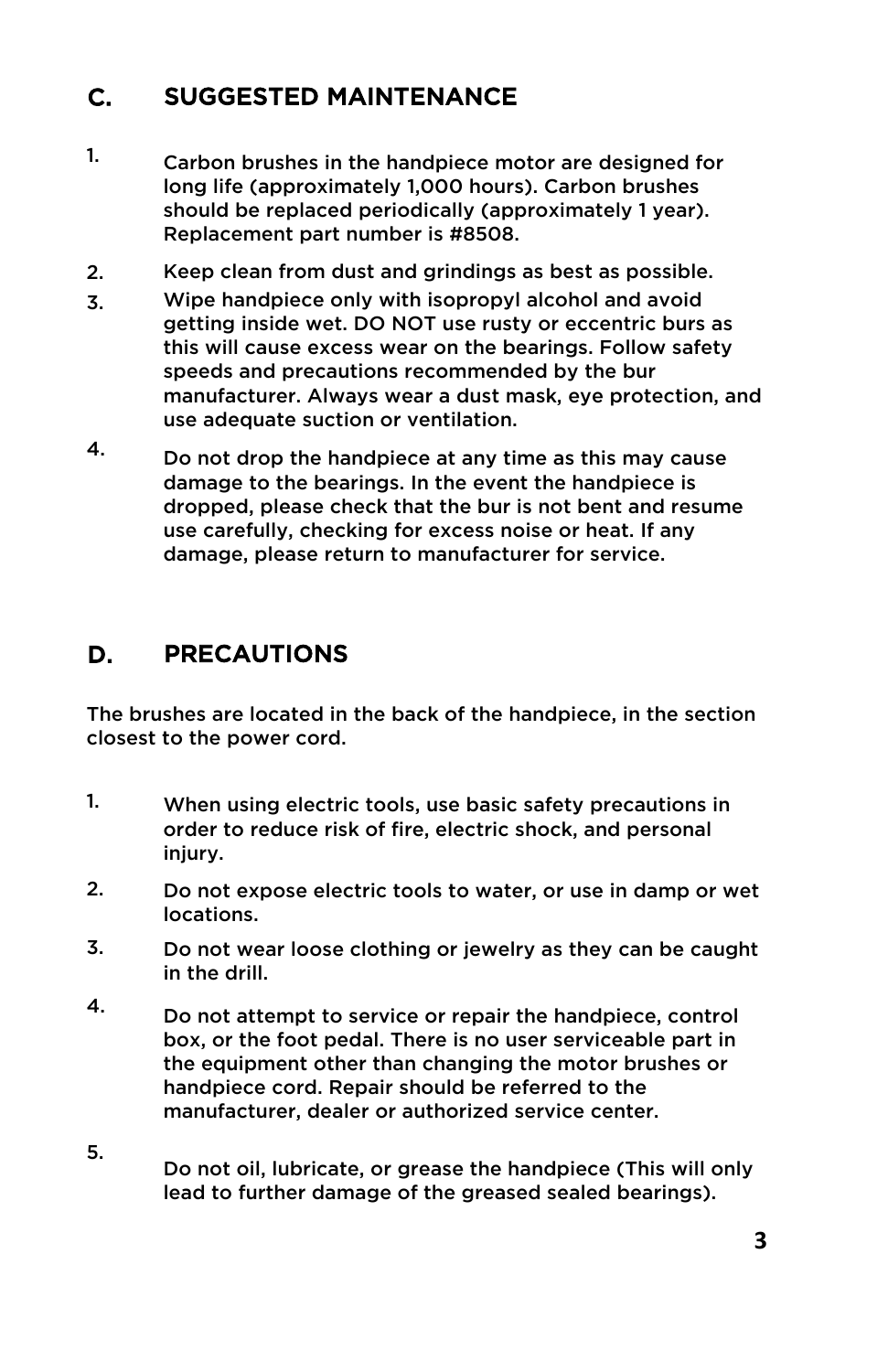- 6. Do not attempt to open the collet (release bur) while handpiece is running.
- 7. Do not switch forward or reverse direction until motor has completely stopped.
- 8. Do not sterilize or autoclave. Do not get handpiece wet (except for the front-end attachments with the "E"-type motor).
- 9. When machine is not in use, power switch should be turned off.
- 10. Do not run the handpiece without a bur properly locked in place.

| <b>IWARNING:</b><br>INEVER TURN SET RING<br>IWHILE MOTOR IS<br>IROTATING. PERMANENT<br>IDAMAGE TO THE MOTOR<br>IIS POSSIBLE. | R Revenue<br>5 Sec.a |
|------------------------------------------------------------------------------------------------------------------------------|----------------------|
|------------------------------------------------------------------------------------------------------------------------------|----------------------|

## PARTS LIST FOR OPTIMUS 35/OPTIMUS 45 **HANDPIECE**

| NO. | PARTS NAME                  | NO. |
|-----|-----------------------------|-----|
| 1   | <b>TEST BUR</b>             | 17  |
| 2   | <b>COLLET CHUCK 2.35</b>    | 18  |
| 3   | <b>NOSE CAP</b>             | 19  |
| 4   | <b>NOSE CAP O-RING</b>      | 20  |
| 5   | <b>RING</b>                 | 21  |
| 6   | <b>COLLAR</b>               | 22  |
| 7   | <b>B/R STOP COLLAR</b>      | 23  |
| 8   | <b>814 WAVE WASHER</b>      | 24  |
| 9   | 814 WASHER 2                | 25  |
| 10  | <b>814 WASHER 1</b>         | 26  |
| 11  | <b>BALL BEARING (814ZZ)</b> | 27  |
| 12  | <b>CHUCK HOUSING</b>        | 28  |
| 13  | <b>CONNECTION PIN</b>       | 29  |
| 14  | <b>SPACER</b>               | 30  |
| 15  | <b>JOINT SHAFT</b>          | 31  |
| 16  | <b>DISC SPRING</b>          | 32  |

| PARTS NAME            | NO. | <b>PARTS NAME</b>       |
|-----------------------|-----|-------------------------|
| <b>TEST BUR</b>       | 17  | <b>SPRING STOPPER</b>   |
| OLLET CHUCK 2.35      | 18  | <b>SPRING PIN</b>       |
| <b>NOSE CAP</b>       | 19  | O-RING                  |
| IOSE CAP O-RING       | 20  | <b>CONNECTOR</b>        |
| <b>RING</b>           | 21  | <b>SPRING SPACER</b>    |
| <b>COLLAR</b>         | 22  | <b>COIL SPRING 1</b>    |
| <b>/R STOP COLLAR</b> | 23  | <b>SPRING SHEET</b>     |
| <b>14 WAVE WASHER</b> | 24  | <b>HAND CAP STOPPER</b> |
| 814 WASHER 2          | 25  | HAND CAP (BLUE)         |
| <b>814 WASHER 1</b>   | 26  | <b>SET RING</b>         |
| LL BEARING (814ZZ)    | 27  | <b>SET KEY</b>          |
| <b>CHUCK HOUSING</b>  | 28  | <b>CAM O-RING</b>       |
| <b>CONNECTION PIN</b> | 29  | <b>CAM</b>              |
| <b>SPACER</b>         | 30  | <b>BALL</b>             |
| <b>JOINT SHAFT</b>    | 31  | <b>MOVING HOUSING</b>   |
| <b>DISC SPRING</b>    | 32  | <b>COIL SPRING 2</b>    |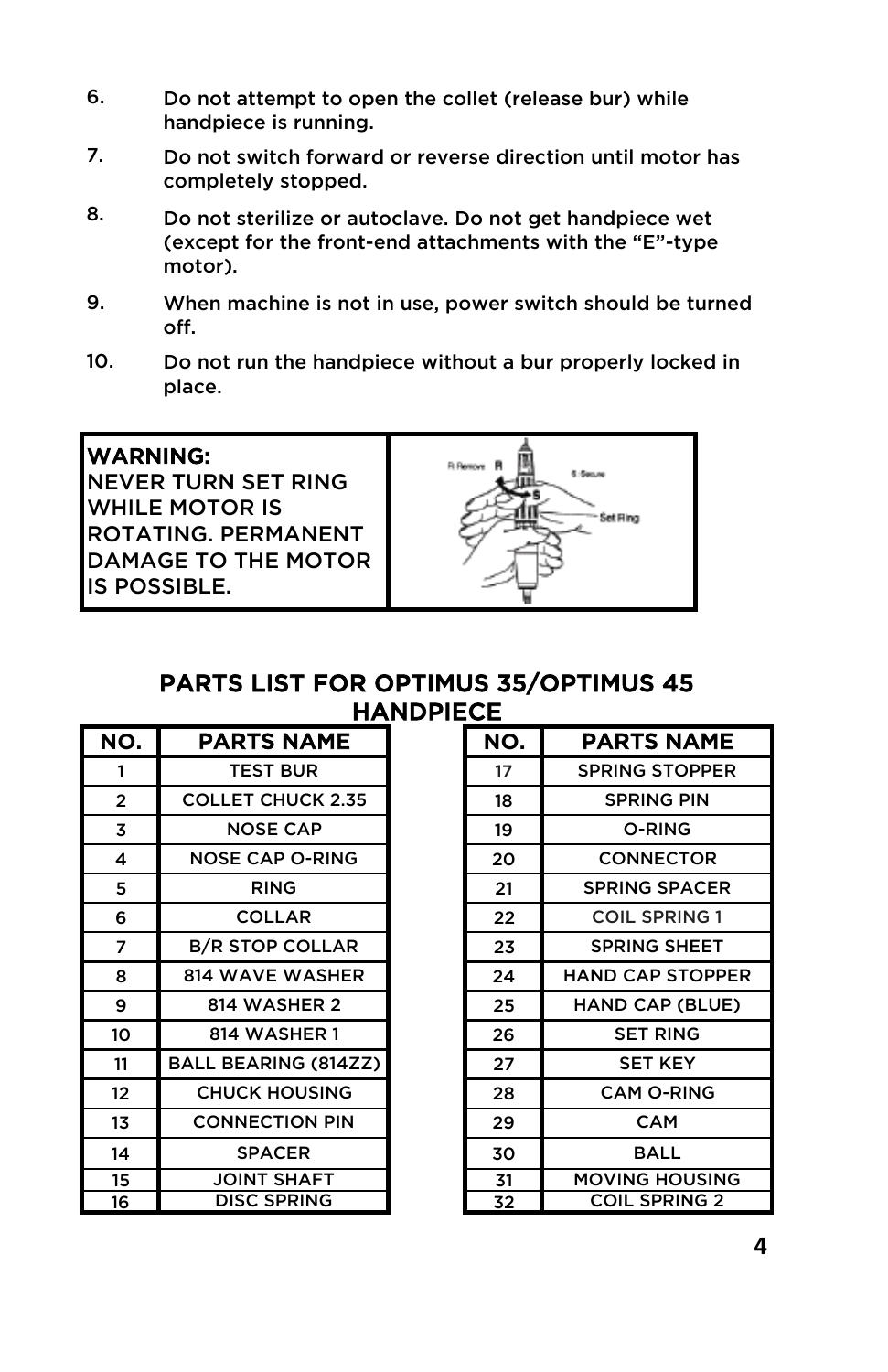| 34 | <b>BALL BEARING(1360ZZ)</b>         |              | 56                  | <b>WEDGE</b>                      |
|----|-------------------------------------|--------------|---------------------|-----------------------------------|
| 35 | <b>B/R STOP BOLT</b>                |              | 57                  | <b>FAN</b>                        |
| 36 | <b>MOTOR CASE C-RING</b>            |              | 58                  | 830 SPACER                        |
| 37 | MOTOR CASE COIL SPRING              |              | 59                  | <b>TEFLON WASHER</b>              |
| 38 | MOTOR CASE SPRING SHEET             |              | 60                  | <b>BEARING HOUSING</b>            |
| 39 | 1030 FIX O-RING                     |              | 61                  | <b>BACK BEARING SIT</b>           |
| 40 | <b>MOTOR CASE</b>                   |              | 62                  | <b>BRUSH HOLDER</b>               |
| 41 | MOTOR CASE COVER(BLUE)              |              | 63                  | <b>CARBON BRUSH</b>               |
| 42 | <b>MOTOR CASE BOLT</b>              |              | 64                  | <b>CARBON BRUSH SPRING</b>        |
| 43 | <b>MAGNET</b>                       |              | 65                  | <b>CARBON BRUSH CAP</b>           |
| 44 | <b>MAGNET GUIDE</b>                 |              | 66                  | TERMINAL (L)                      |
| 45 | <b>COPPER WASHER</b>                |              | 67                  | TERMINAL (R)                      |
| 46 | 1030 WAVE WASHER                    |              | 68                  | <b>CARBON BRUSH BOLT</b>          |
| 47 | <b>BALL BEARING 1040ZZ</b>          |              | 69                  | BALL BEARING (1030ZZ)             |
| 48 | 1040 COPPER WASHER                  |              | 70                  | <b>BEARING BRUSH BOLT</b>         |
| 49 | 1040 TEFLON WASHER                  |              | 71                  | <b>MOTOR CORD</b>                 |
| 50 | 1040 SPACER                         |              | 72                  | <b>CARBON HOUSING COVER(BLUE)</b> |
| 51 | SHAFT Ø4                            |              | 73                  | <b>SPINDLE ASS'Y</b>              |
| 52 | <b>CORE</b>                         |              | 74                  | <b>ARMATURE ASS'Y</b>             |
|    |                                     |              |                     |                                   |
| 53 | <b>FRONT SHAFT BUSH Ø4</b>          |              | 75                  | <b>BHS1 ASS'Y</b>                 |
| 54 | <b>COMMUTATOR</b>                   |              |                     |                                   |
| ω  | $^{(2)}$<br>(13) (14)<br>(15)<br>69 | Q) @ @       | 89                  |                                   |
|    |                                     |              |                     | <b>GITHITING</b>                  |
|    | ☺<br>ஞ<br>(51)                      |              | 67                  | ශ<br>ශ                            |
|    | ጫ<br>码                              | 9000<br>(48) | ⊛<br>(58<br>67<br>ය | 00<br>(59)<br>⊛<br>64)<br>෧෧      |

33 55 B/R COLLAR

**5**

COIL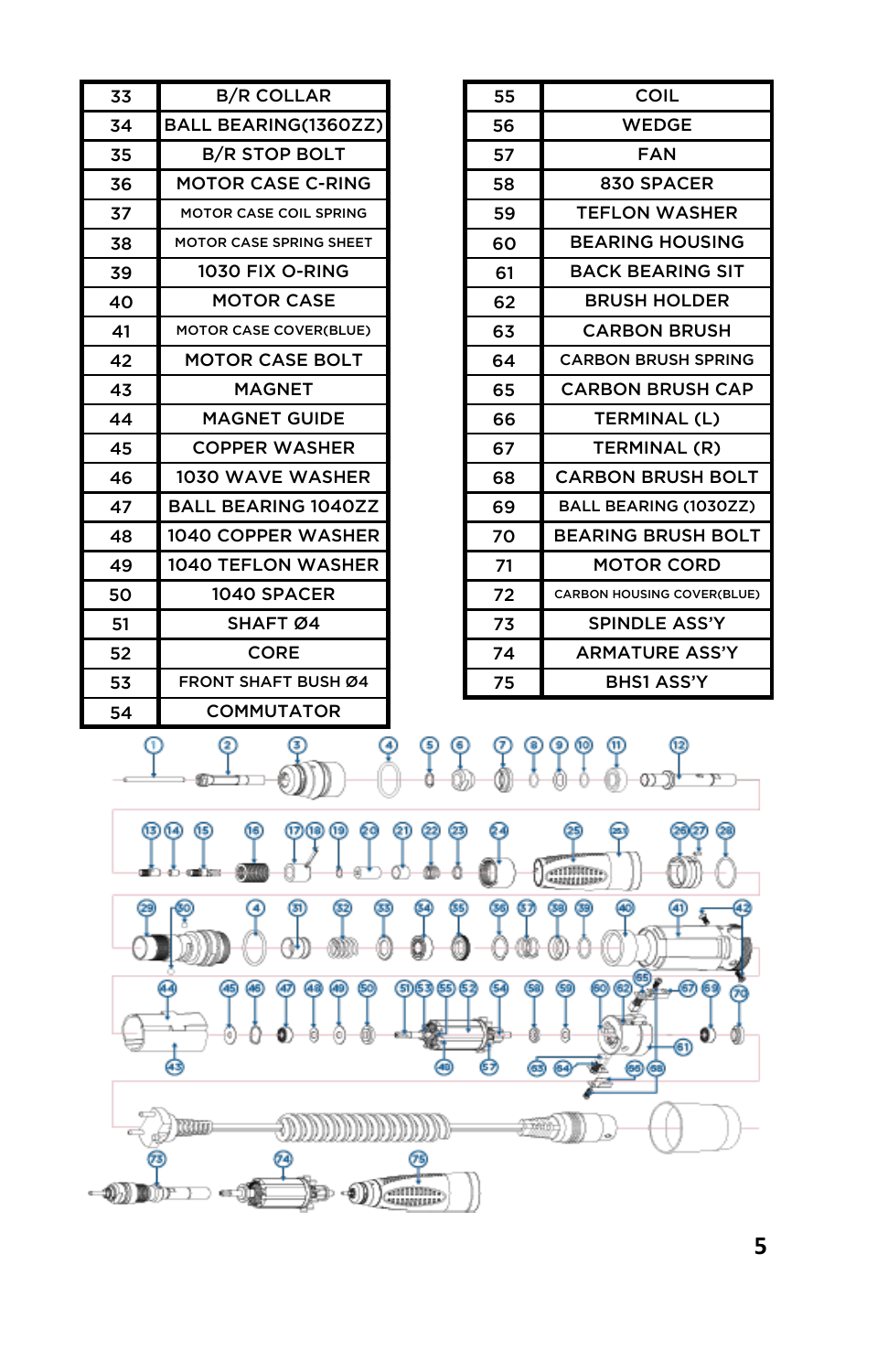### WARRANTY PERIOD

Warranty is valid within the United States only.

ELECTRICAL EQUIPMENT - These products are under warranty for a period of ONE YEAR from the date of original installation by the purchaser.

HANDPIECES - These products are under warranty for a period of SIX MONTHS from the date of original installation by the purchaser. IT DOES NOT COVER MISUSE, NORMAL BEARING, OR CARBON BRUSH WEAR.

IN HOUSE OR FACTORY REPAIR - WARRANTY CLAIMS – Please visit our website, www.ramprodinc.com, to download the Customer Service Request Form located at the bottom of the website page. For warranty claims, please include a copy of your invoice or refence purchase date.

It is your responsibility to get the unit to us. Return shipping and handling is covered by Ram Products, Inc.

#### PRODUCT WARRANTY

All returned items shall be free from defects/alterations in material, workmanship and original product design.

- The product shall have been used under the conditions for which it has been intended, and in a manner for which it has been designed.
- The product shall have been operated in a manner for which it was intended and in the proper environmental conditions.
- The customer must maintain the product as specified within the individual product instruction booklet.

Electrical and mechanical equipments which are mishandled, used incorrectly, and/or used for a purpose other than that for which they were designed and intended, will void the product warranty.

## WARRANTY CLAIMS

Should your product require service within the warranty period, we will elect to make the necessary repair or replacement at no charge including return shipping. It is your responsibility to return the product to Ram Products and it is recommended that returns have tracking information and to be adequately insured against carrier loss or damage.

All claims should describe the specific problem for accurate analysis and evaluation, the return date of the warranty card along with the supply house and/or dealer name.

| <b>SERIAL NO.:</b>        |  |
|---------------------------|--|
| <b>PURCHASE FROM:</b>     |  |
| <b>PURCHASE DATE:</b>     |  |
| <b>INSTALLATION DATE:</b> |  |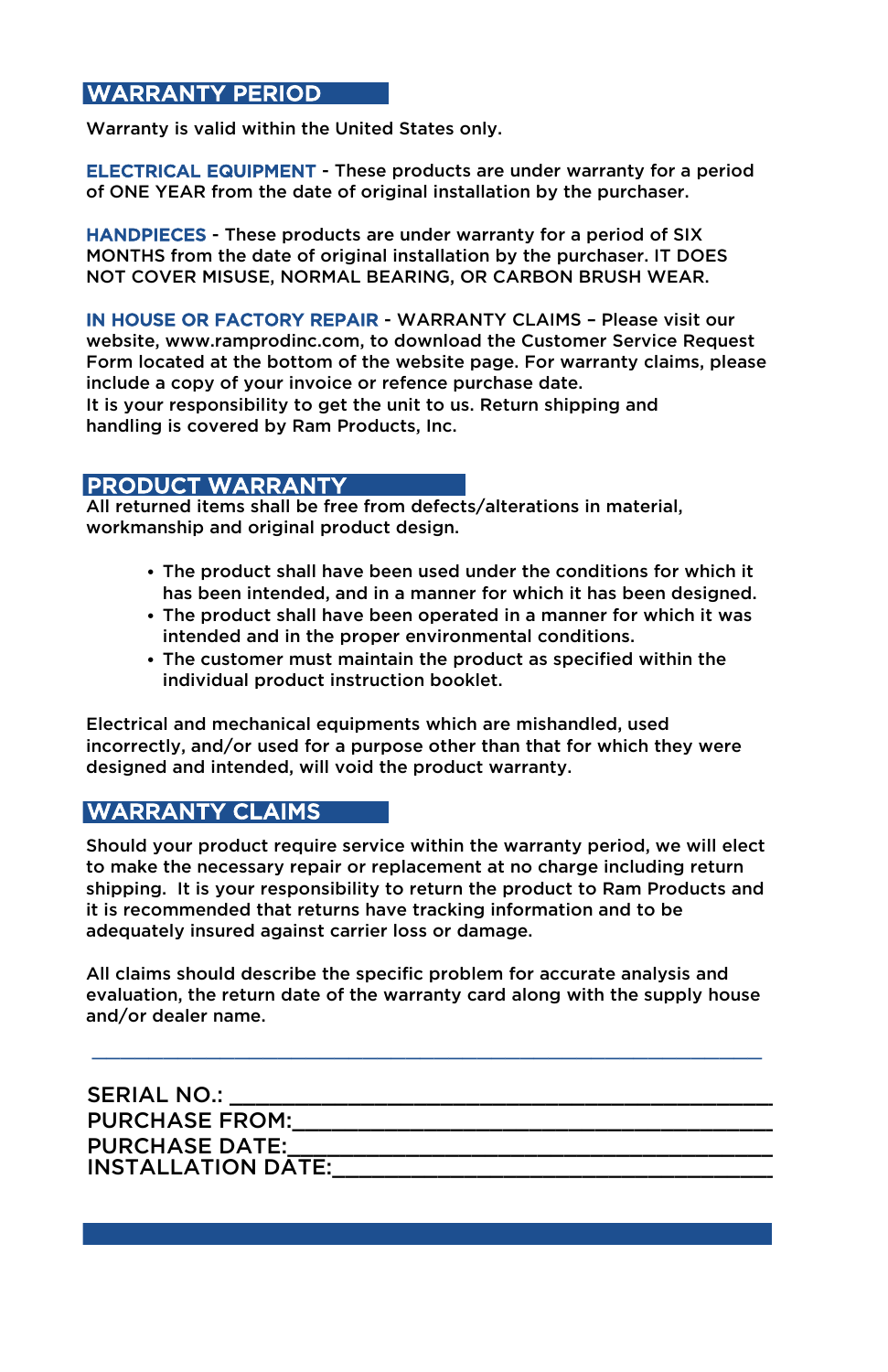### WARRANTY REGISTRATION

Register online at www.ramprodinc.com/warranty

In order to validate your warranty, this card must be filled out completely and mailed within 10 days of purchase/installation.

#### PLEASE PRINT OR TYPE

| NAME:                                                                                                                                                                                                                          |            |  |
|--------------------------------------------------------------------------------------------------------------------------------------------------------------------------------------------------------------------------------|------------|--|
| ADDRESS.: ADDRESS.:                                                                                                                                                                                                            |            |  |
|                                                                                                                                                                                                                                |            |  |
| CITY: the contract of the contract of the contract of the contract of the contract of the contract of the contract of the contract of the contract of the contract of the contract of the contract of the contract of the cont |            |  |
| STATE: A CONTROLLER STATE:                                                                                                                                                                                                     | <b>ZIP</b> |  |
| PRODUCT:                                                                                                                                                                                                                       |            |  |
| SERIAL NO(S).:                                                                                                                                                                                                                 |            |  |
| <b>PURCHASE DATE:</b>                                                                                                                                                                                                          |            |  |
|                                                                                                                                                                                                                                |            |  |
|                                                                                                                                                                                                                                |            |  |

\_\_\_\_\_\_\_\_\_\_\_\_\_\_\_\_\_\_\_\_\_\_\_\_\_\_\_\_\_\_\_\_\_\_\_\_\_\_\_\_\_\_\_\_\_\_\_\_\_\_\_\_\_\_\_\_\_\_\_\_\_\_\_\_\_

\_\_\_\_\_\_\_\_\_\_\_\_\_\_\_\_\_\_\_\_\_\_\_\_\_\_\_\_\_\_\_\_\_\_\_\_\_\_\_\_\_\_\_\_\_\_\_\_\_\_\_\_\_\_\_\_\_\_\_\_\_\_\_\_\_ \_\_\_\_\_\_\_\_\_\_\_\_\_\_\_\_\_\_\_\_\_\_\_\_\_\_\_\_\_\_\_\_\_\_\_\_\_\_\_\_\_\_\_\_\_\_\_\_\_\_\_\_\_\_\_\_\_\_\_\_\_\_\_\_\_

\_\_\_\_\_\_\_\_\_\_\_\_\_\_\_\_\_\_\_\_\_\_\_\_\_\_\_\_\_\_\_\_\_\_\_\_\_\_\_\_\_\_\_\_\_\_\_\_\_\_\_\_\_\_\_\_\_\_\_\_\_\_\_\_\_ \_\_\_\_\_\_\_\_\_\_\_\_\_\_\_\_\_\_\_\_\_\_\_\_\_\_\_\_\_\_\_\_\_\_\_\_\_\_\_\_\_\_\_\_\_\_\_\_\_\_\_\_\_\_\_\_\_\_\_\_\_\_\_\_\_

\_\_\_\_\_\_\_\_\_\_\_\_\_\_\_\_\_\_\_\_\_\_\_\_\_\_\_\_\_\_\_\_\_\_\_\_\_\_\_\_\_\_\_\_\_\_\_\_\_\_\_\_\_\_\_\_\_\_\_\_\_\_\_\_\_ DEALER NAME AND ADDRESS:

The short survey below is designed to improve the service and quality of product supplied to our customers.

Did the item arrive in a satisfactory condition? YES or NO? If NO please explain:

Did the instruction manual provide all details clearly for proper installation and operation? YES or NO? If NO please explain:

What factor(s) were involved in your decision to purchase this product:  $\bigcirc$  Advertisement  $\bigcirc$  Previous Purchase of a Ram Product

\_\_\_\_\_\_\_\_\_\_\_\_\_\_\_\_\_\_\_\_\_\_\_\_\_\_\_\_\_\_\_\_\_\_\_\_\_\_\_\_\_\_\_\_\_\_\_\_\_\_\_\_\_\_\_\_\_\_\_\_\_\_\_\_\_ \_\_\_\_\_\_\_\_\_\_\_\_\_\_\_\_\_\_\_\_\_\_\_\_\_\_\_\_\_\_\_\_\_\_\_\_\_\_\_\_\_\_\_\_\_\_\_\_\_\_\_\_\_\_\_\_\_\_\_\_\_\_\_\_\_

 $\bigcirc$  Distributor Recommendation  $\bigcirc$  Recommendation by Colleague

Any feedback, comments or suggestions:

Thank you for your feedback.

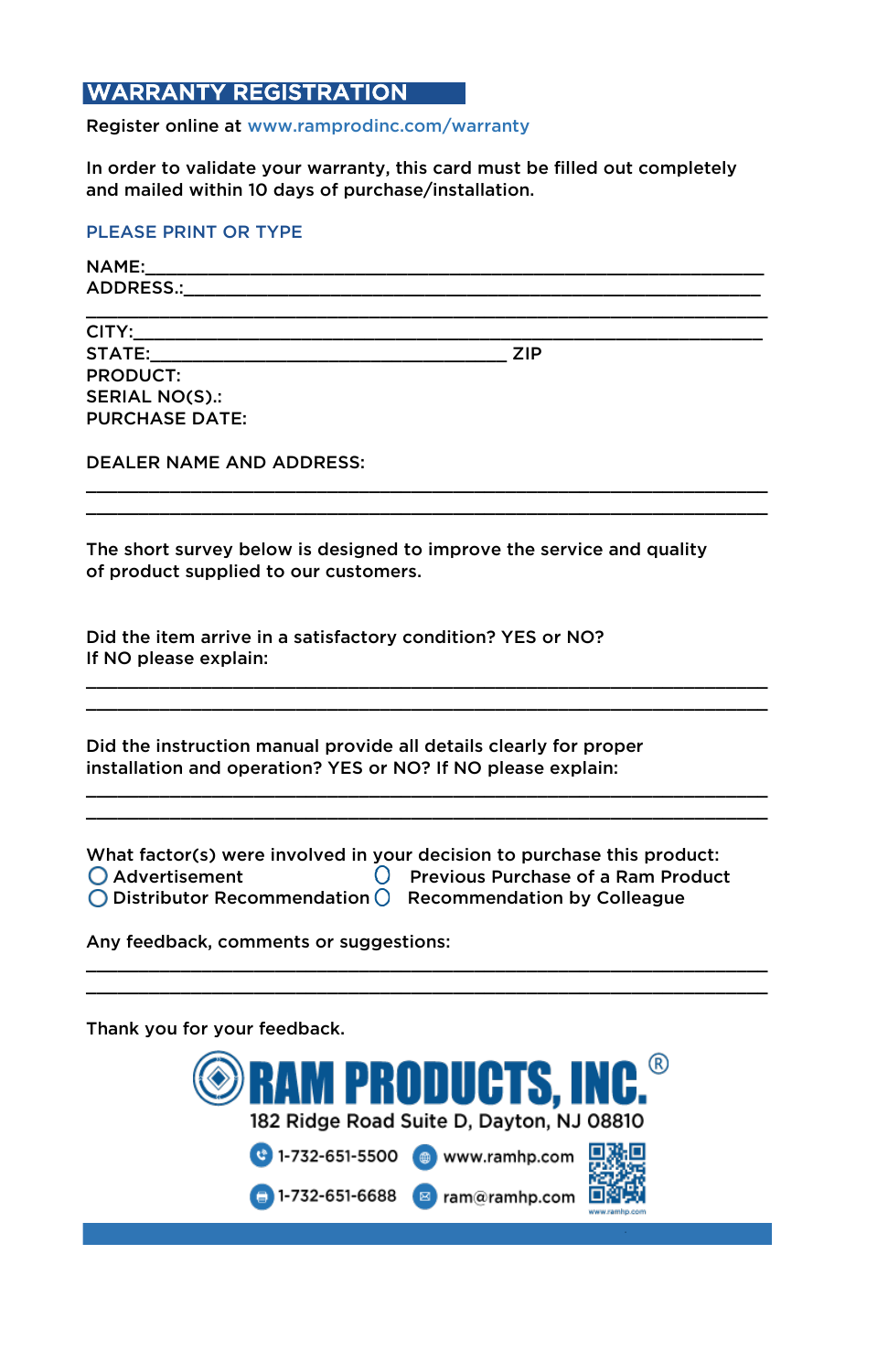

CUSTOMER SERVICE REQUEST DATE \_\_\_\_\_\_\_\_\_\_\_\_\_\_\_\_\_\_\_\_\_\_\_

| BEST WAY TO CONTACT YOU:                                                                                       |  |
|----------------------------------------------------------------------------------------------------------------|--|
|                                                                                                                |  |
|                                                                                                                |  |
|                                                                                                                |  |
|                                                                                                                |  |
| BILL CHARGES DIRECTLY AND AN INTERNATIONAL STATES OF THE STATE OF THE STATE OF THE STATE OF THE STATE OF THE S |  |
|                                                                                                                |  |

\_\_\_\_\_\_\_\_\_\_\_\_\_\_\_\_\_\_\_\_\_\_\_\_\_\_\_\_\_\_\_\_\_\_\_\_\_\_\_\_\_\_\_\_\_\_\_\_\_\_\_\_\_\_\_\_\_\_\_\_\_\_\_\_\_ \_\_\_\_\_\_\_\_\_\_\_\_\_\_\_\_\_\_\_\_\_\_\_\_\_\_\_\_\_\_\_\_\_\_\_\_\_\_\_\_\_\_\_\_\_\_\_\_\_\_\_\_\_\_\_\_\_\_\_\_\_\_\_\_\_

PROBLEM

1. Have you been satisfied with your purchase of a Ram Product?

- 1 Very satisfied \_\_\_
- 2 Satisfied / Acceptable to comparable models \_\_\_
- 3 Not Satisfied \_\_\_

2. Would you recommend this product to colleagues:

YES\_\_\_\_\_ MAYBE\_\_\_\_\_ NO\_\_

3. - We appreciate your comments and read all notes if you have any suggestions for us to serve you better!

INSTRUCTIONS:

1) Fill out this Customer Service Request form to be included with your unit. 2) Ensure that your item for repair/return is properly labeled, packed, protected and insured.

\_\_\_\_\_\_\_\_\_\_\_\_\_\_\_\_\_\_\_\_\_\_\_\_\_\_\_\_\_\_\_\_\_\_\_\_\_\_\_\_\_\_\_\_\_\_\_\_\_\_\_\_\_\_\_\_\_\_\_\_\_\_\_\_\_ \_\_\_\_\_\_\_\_\_\_\_\_\_\_\_\_\_\_\_\_\_\_\_\_\_\_\_\_\_\_\_\_\_\_\_\_\_\_\_\_\_\_\_\_\_\_\_\_\_\_\_\_\_\_\_\_\_\_\_\_\_\_\_\_\_ \_\_\_\_\_\_\_\_\_\_\_\_\_\_\_\_\_\_\_\_\_\_\_\_\_\_\_\_\_\_\_\_\_\_\_\_\_\_\_\_\_\_\_\_\_\_\_\_\_\_\_\_\_\_\_\_\_\_\_\_\_\_\_\_\_

We suggested you get a tracking number for your shipment.

3) Send to the address above..

4) We will contact you about the status of your repair or return, usually within 72 hours of receipt.

RAM PRODUCTS INTERNAL NOTES:

| JOB ID# | M' | . . |
|---------|----|-----|
|         |    |     |